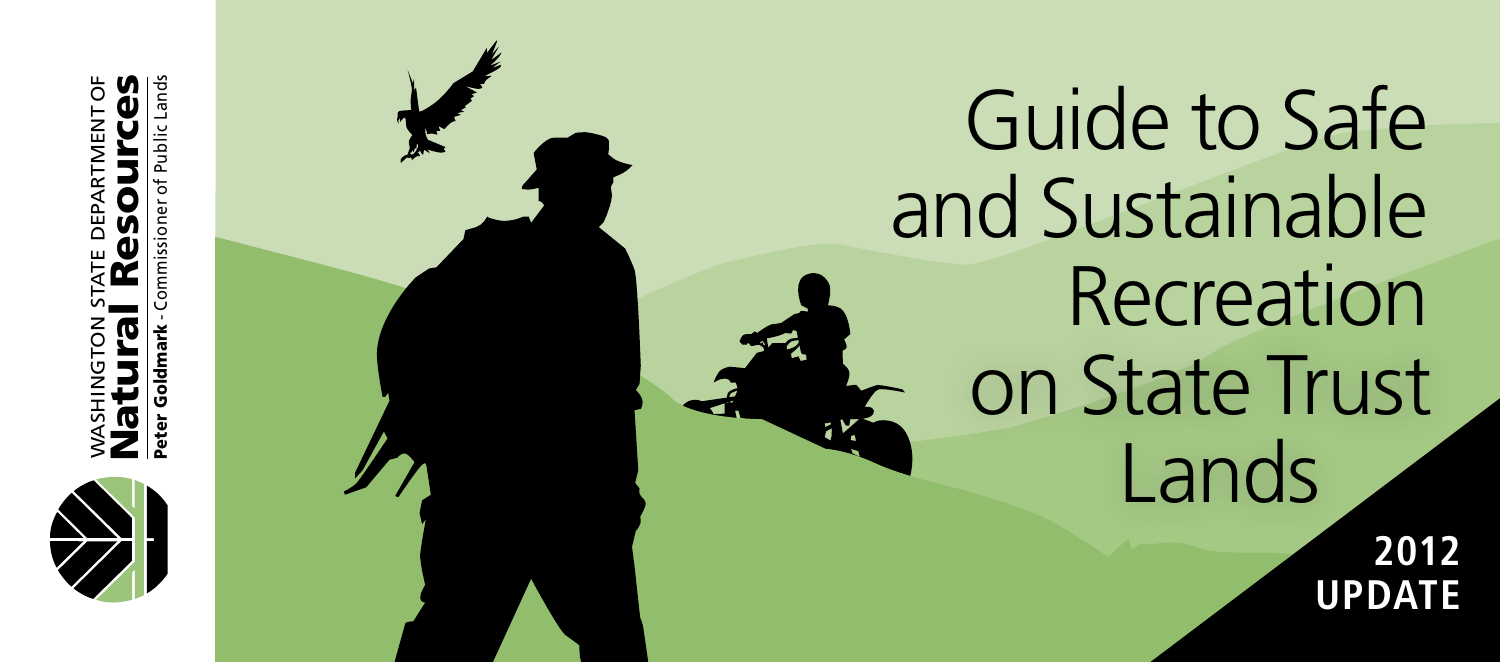# Guidelines for Recreating on DNR-managed Lands

he Washington State Department of Natural Resources (DNR) sustainably manages 3 million acres of state trust lands to earn revenue for trust beneficiaries, such as K-12 public schools, universities, and county services. State trust lands also provide essential habitat for native wildlife and access for a wide range of recreation activities including camping, hiking, mountain biking, horseback riding, off-road vehicle riding, hunting, fishing, kayaking, canoeing, snowmobiling, and more.

DNR wants you to enjoy your visit to these lands and asks that you protect the lands and recreate safely.

**Know before you go.** Be aware of seasonal restrictions or closures. Trust lands are working forests, so watch out for heavy equipment and other traffic on forest roads.

**Keep pets on a leash.** Pets are allowed on DNR-managed lands, except in areas that are posted "closed to pets or animals to protect wildlife, sensitive natural systems, special cultural areas, or for other purposes." Pets accompanying horses and pack stock must be under voice control. Dispose of pet waste appropriately.



**drugs.**



**Pack out what you pack in.** Leave the area cleaner than when you arrived.





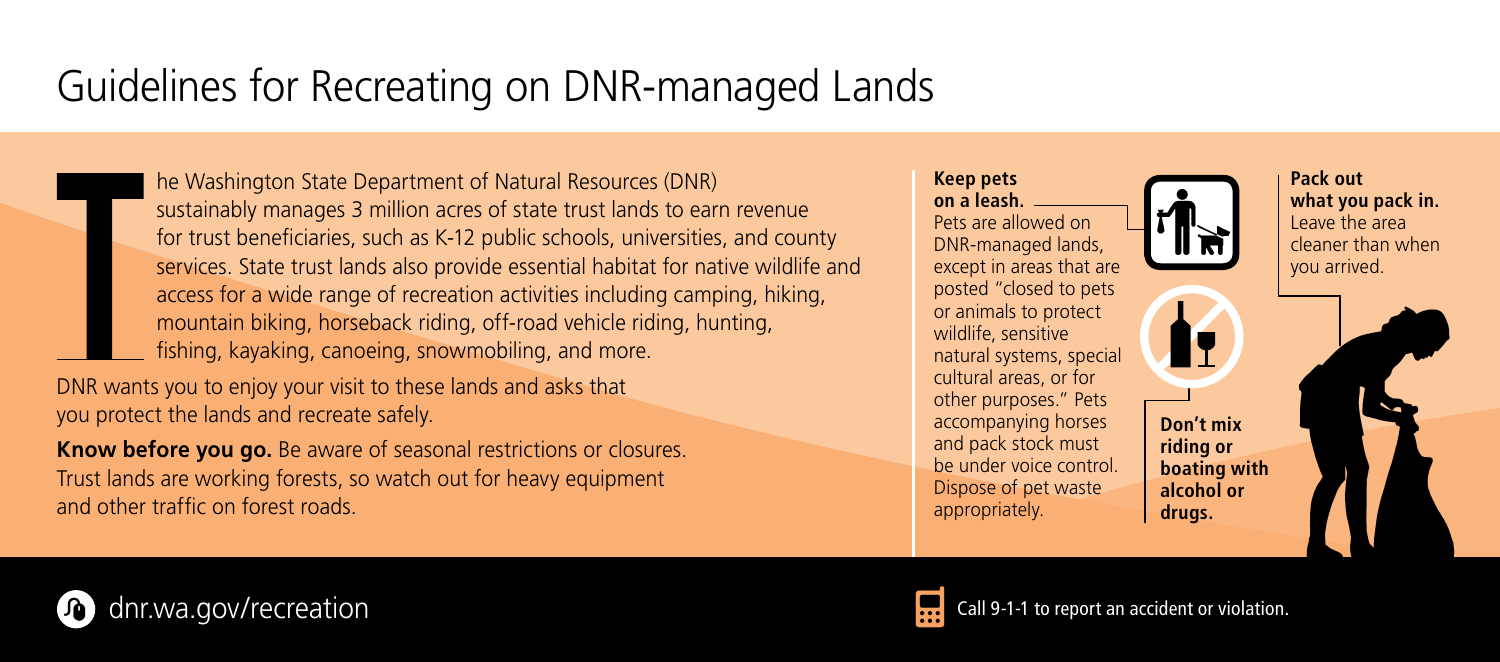

Watch out for heavy truck traffic on forest roads. Always yield to these vehicles.<br>Always yield to these vehicles.



dismount bike, and stand

#### SHARE THE ROADS & TRAILS, AND BE CONSIDERATE OF OTHER VISITORS When a horse is nearby,



**Yiel d Priorit y**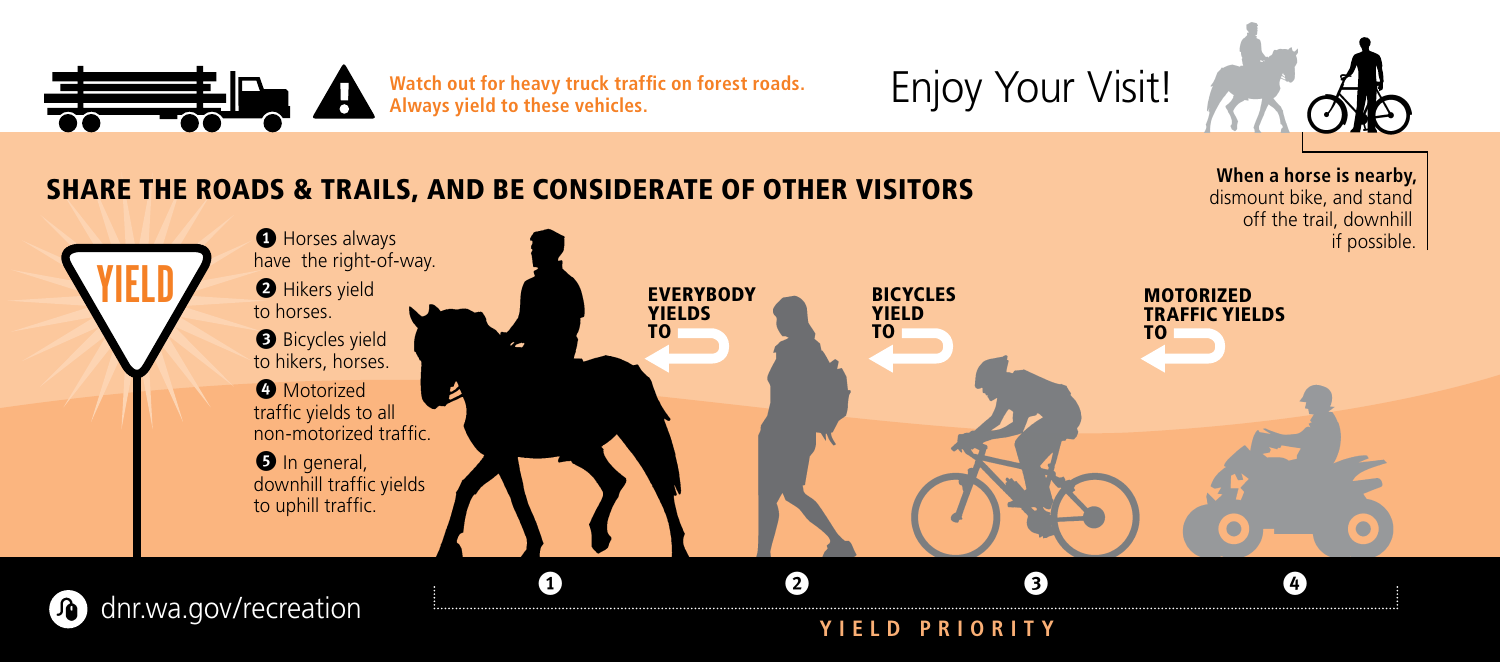# Camping on DNR-managed State Trust Lands



Collect firewood only from dead and down material dnr.wa.gov/recreation 12 inches or less in diameter at its largest point.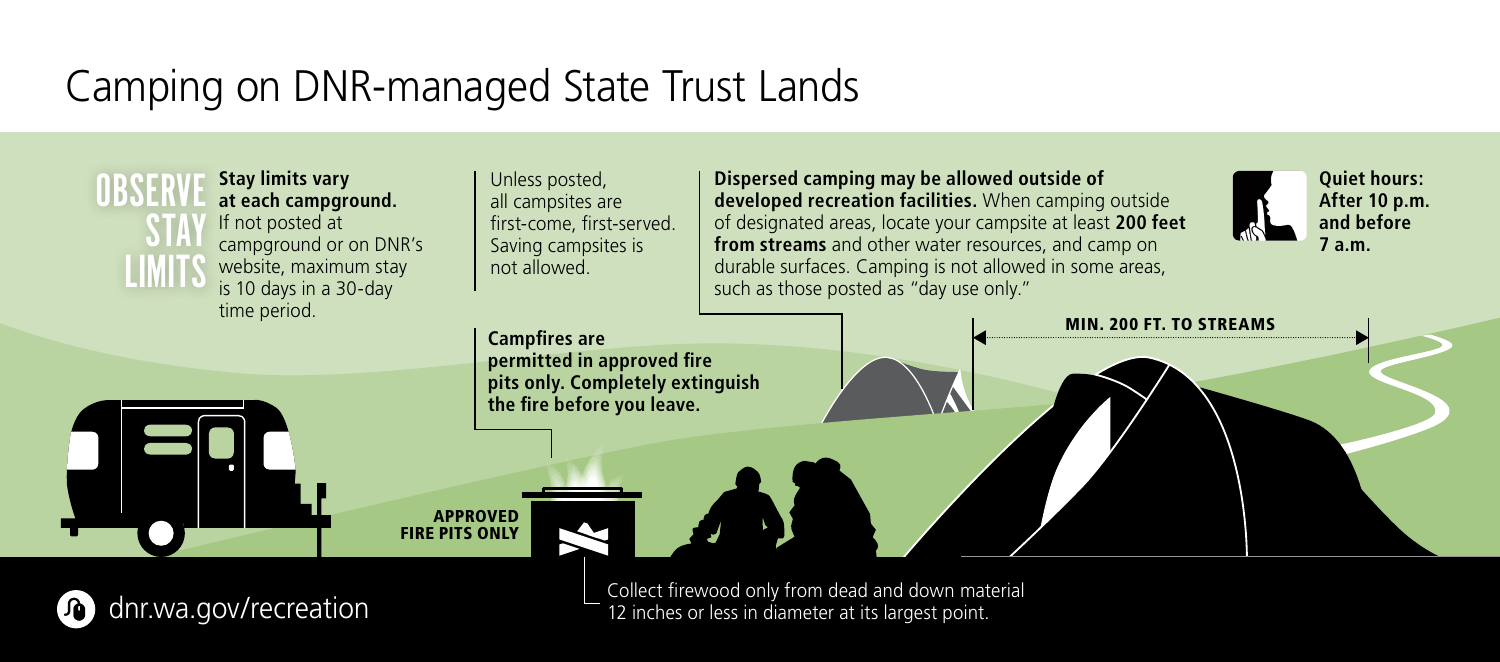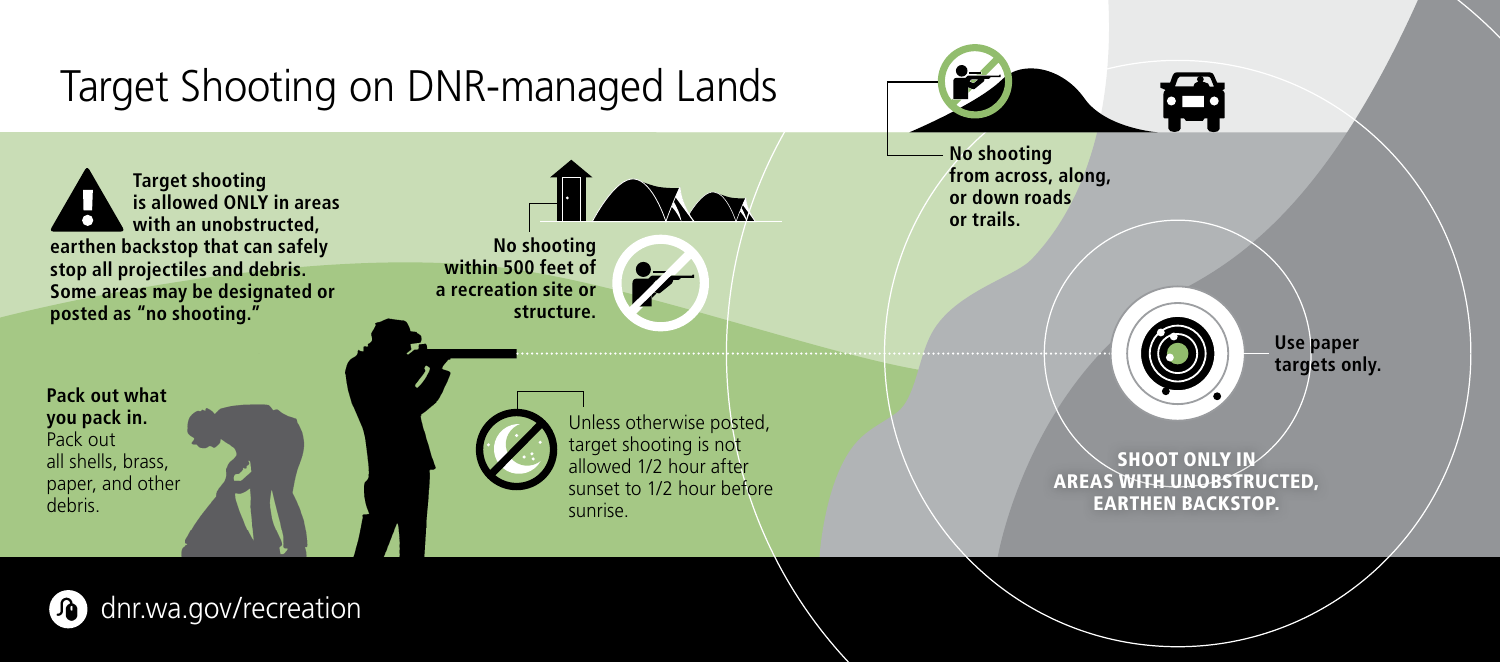# Non-Motorized Trail Use on DNR-managed Lands

**DNR-managed lands provide opportunities for multi-use recreation activities. Some areas limit recreation use to specific activities and are posted.**







**Plan ahead:** Be self-sufficient. Carry necessary supplies and appropiate gear for changes in weather or other conditions.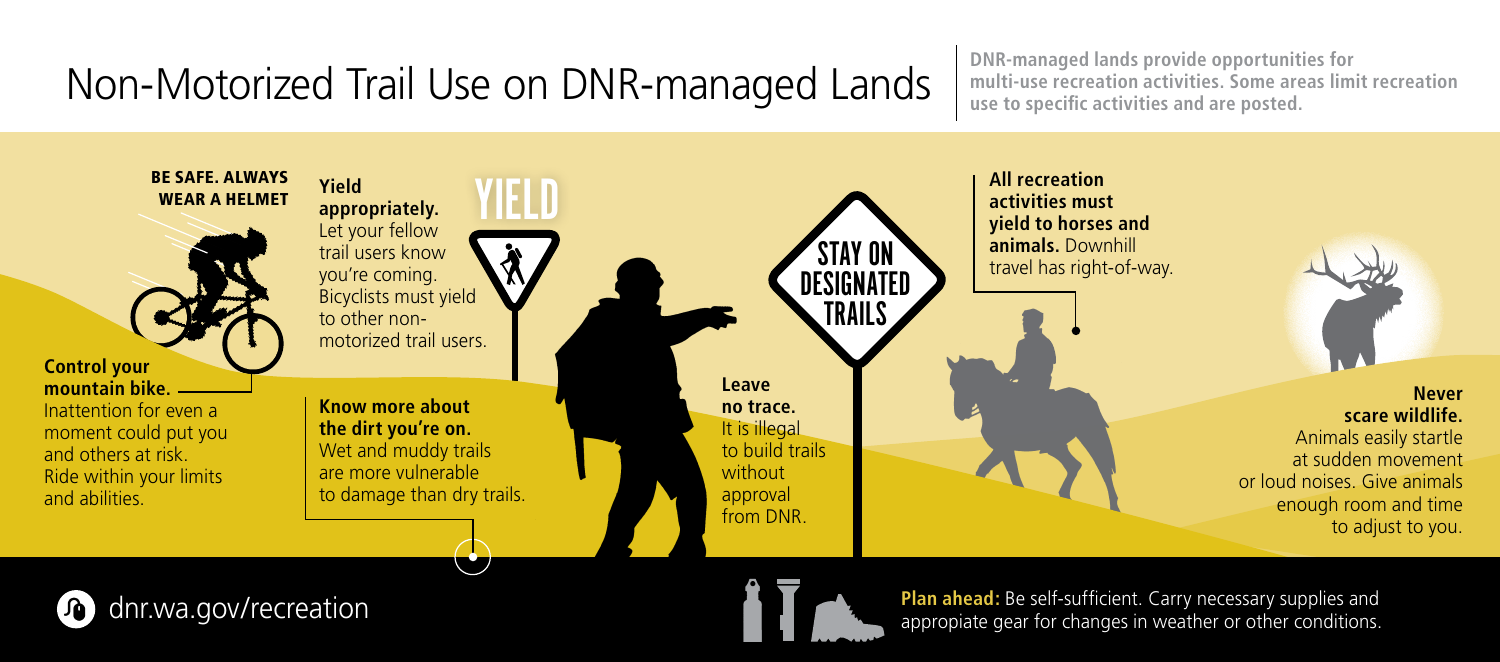

Seatbelts are required for 4x4 use.



**DOT-approved helmets are required.** For extra safety, consider wearing a full-face helmet and other protective gear. Inspect your gear before you ride.

Off-road vehicles must be registered in the state where the user resides.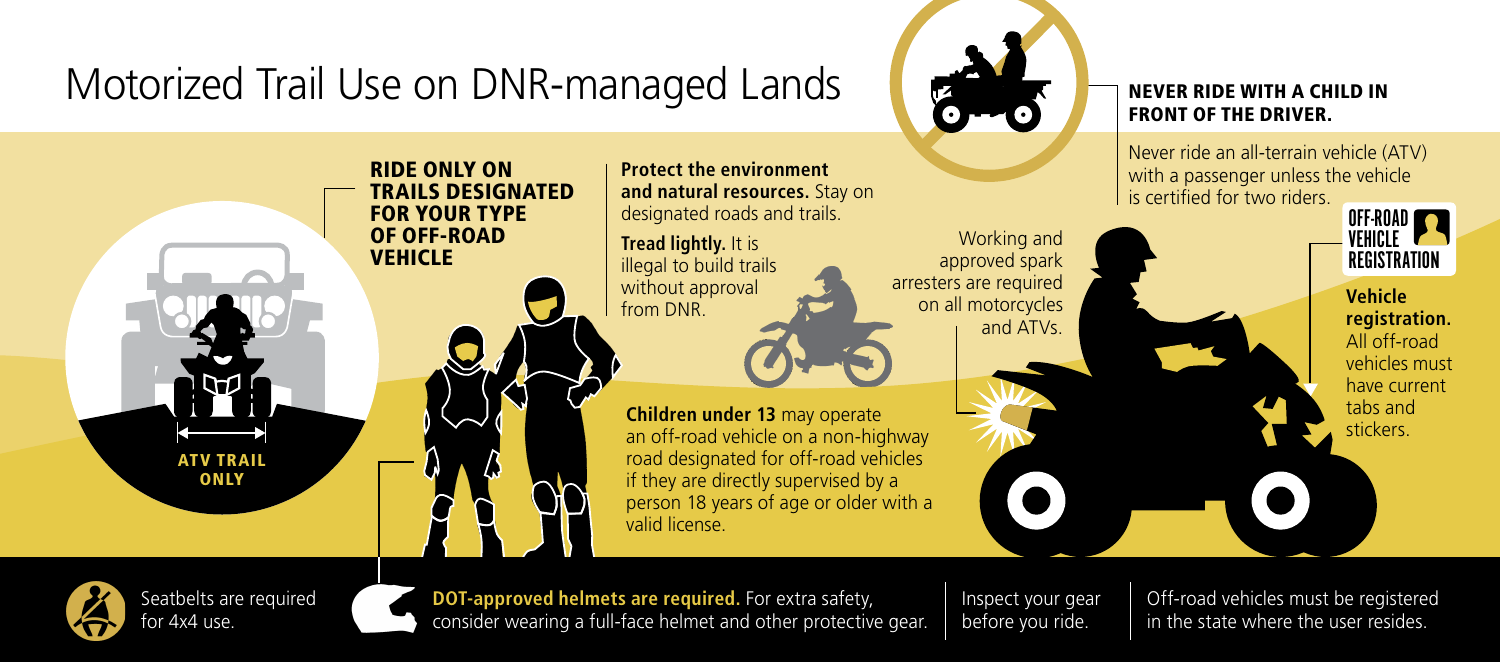

dnr.wa.gov/recreation J)



Learn navigation and know the area where you are exploring.



Boats may moor or anchor in the same area of state-owned aquatic lands for up to 30 days.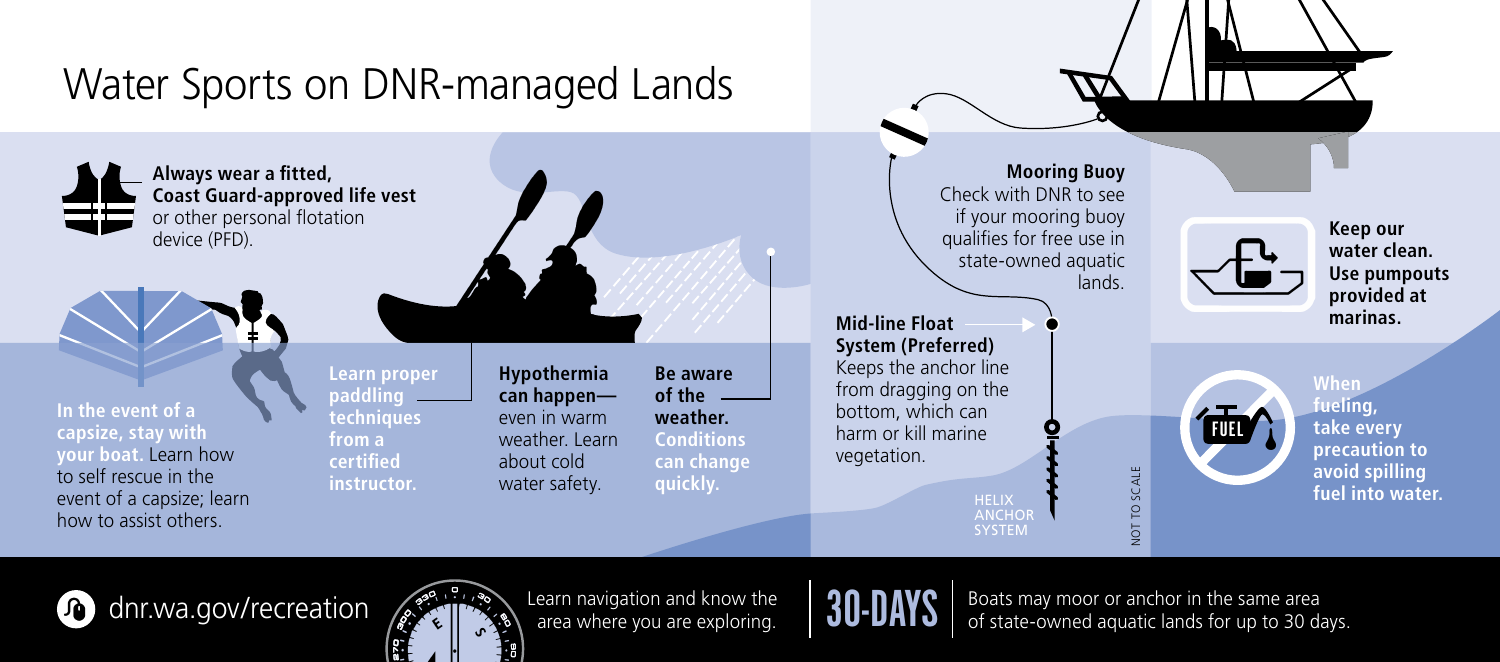### Winter Recreation on DNR-managed Lands





**Plan ahead:** Be self-sufficient. Carry necessary supplies and appropiate gear for changes in weather or other conditions.



Avoid close contact with wildlife. Minimize noise to keep from frightening animals.

Avoid damaging vegetation.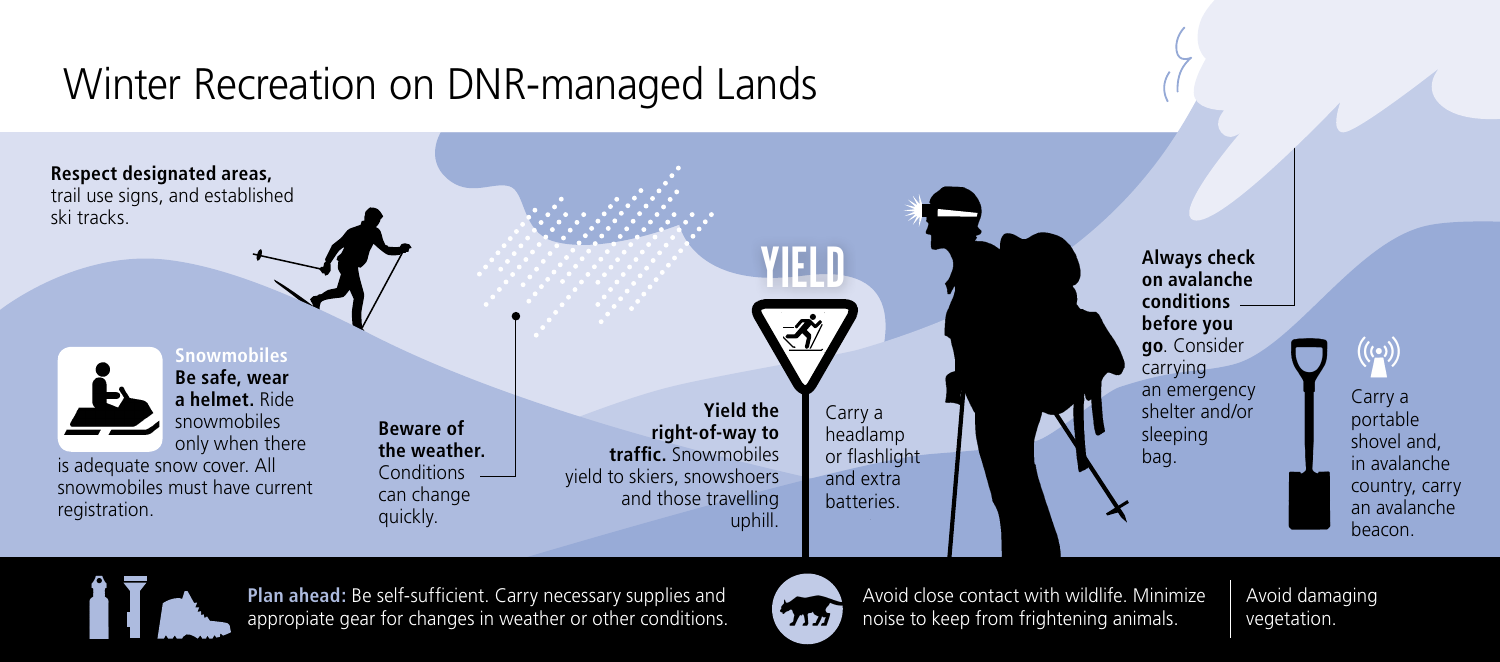#### Prevent Wildfires

dnr.wa.gov/recreation

л

Only dispose of lit smoking materials in ashtrays or cup of water, so that they will  $\neg$ not ignite another source.



To report a fire, please call 1-800-562-6010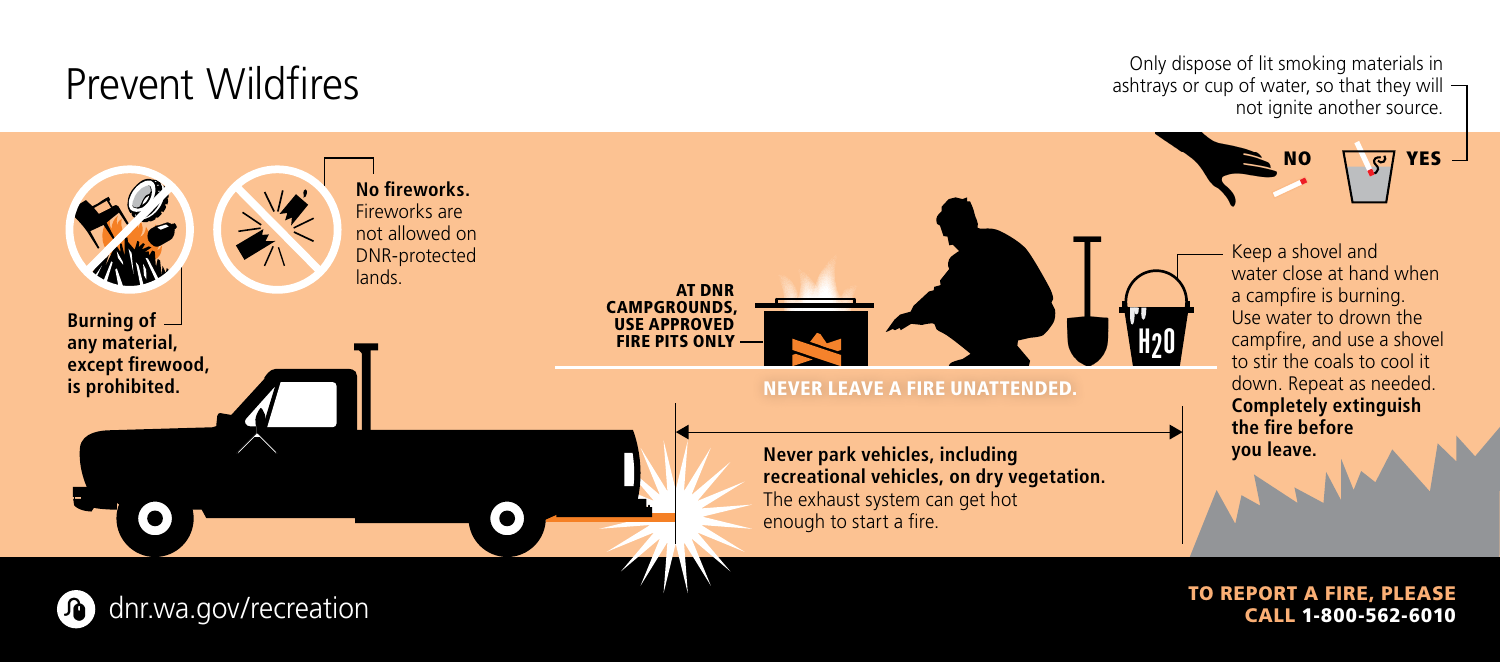### More Information on Safe and Sustainable Recreation

**Recreation on DNR-managed lands: dnr.wa.gov/recreation** Find a DNR-managed campground. Find out about seasonal or emergency closures. Download trail maps and more. **Interested in volunteering on DNR-managed lands? dnr.wa.gov/volunteer Winter recreation requirements (Sno-Park Permits or Discover Pass): www.parks.wa.gov/winter Boating and boating safety: www.parks.wa.gov/boating Leave No Trace: www.lnt.org Northwest Weather & Avalanche Center: www.nwac.us/ Tread Lightly: www.treadlightly.org**



Information on this brochure comes from a variety of sources, including DNR's revised recreation rules (WAC 332-52) and generally accepted best practices for outdoor recreation.